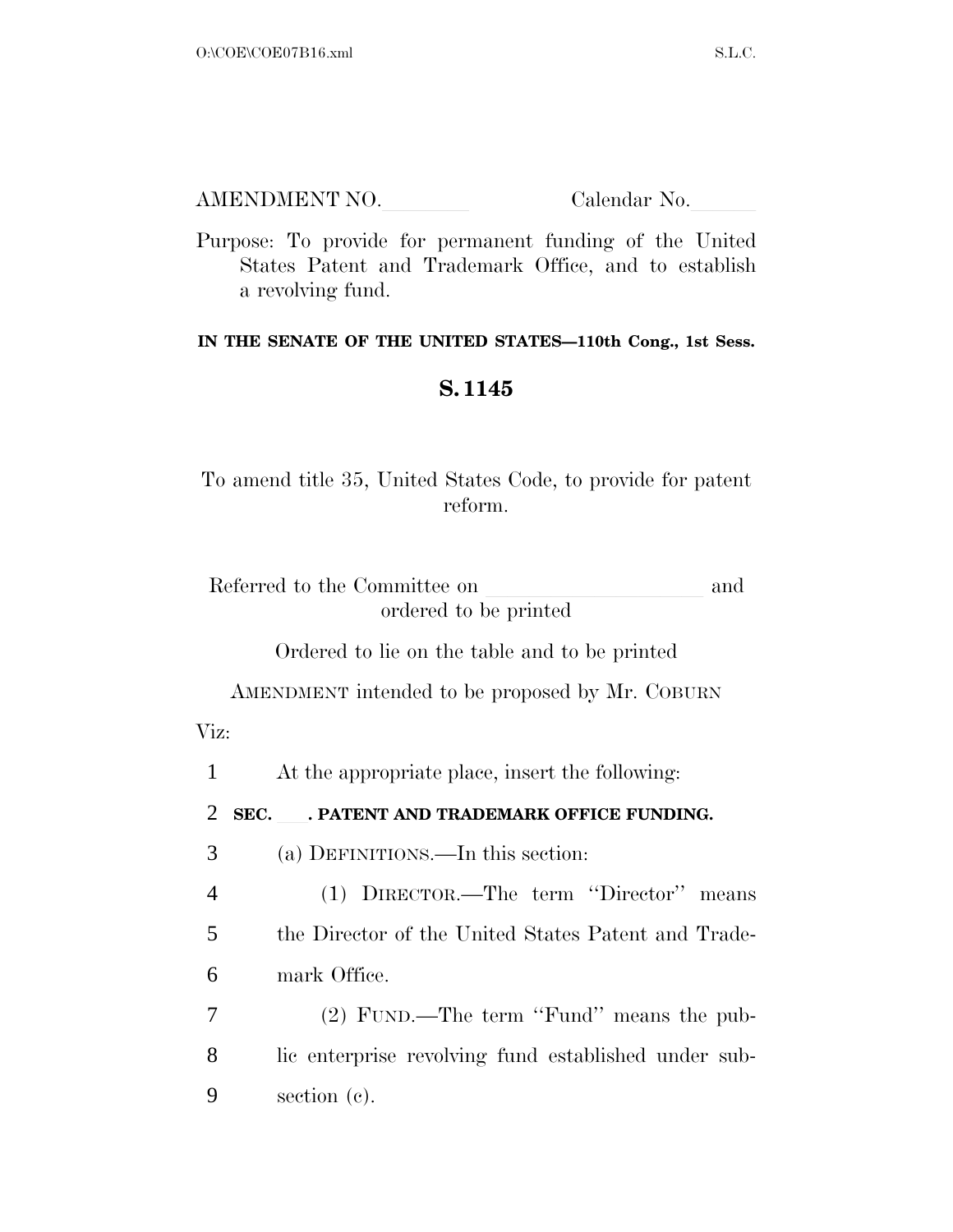| $\mathbf{1}$   | (3) OFFICE.—The term "Office" means the              |
|----------------|------------------------------------------------------|
| $\overline{2}$ | United States Patent and Trademark Office.           |
| 3              | (4) TRADEMARK ACT OF 1946.—The term                  |
| $\overline{4}$ | "Trademark Act of 1946" means an Act entitled        |
| 5              | "Act to provide for the registration and protection" |
| 6              | of trademarks used in commerce, to carry out the     |
| 7              | provisions of certain international conventions, and |
| 8              | for other purposes", approved July $5, 1946$ (15)    |
| 9              | U.S.C. 1051 et seq.) (commonly referred to as the    |
| 10             | Trademark Act of 1946 or the Lanham Act).            |
| 11             | (5) UNDERSECRETARY.—The term "Undersec-              |
| 12             | retary" means the Under Secretary of Commerce for    |
| 13             | Intellectual Property.                               |
| 14             | $(b)$ FUNDING.—                                      |
| 15             | (1) IN GENERAL.—Section 42 of title 35,              |
| 16             | United States Code, is amended—                      |
| 17             | $(A)$ in subsection $(b)$ , by striking "Patent"     |
| 18             | and Trademark Office Appropriation Account"          |
| 19             | and inserting "United States Patent and              |
| 20             | Trademark Office Public Enterprise Fund";            |
| 21             | and                                                  |
| 22             | $(B)$ in subsection $(c)$ , in the first sen-        |
| 23             | tence—                                               |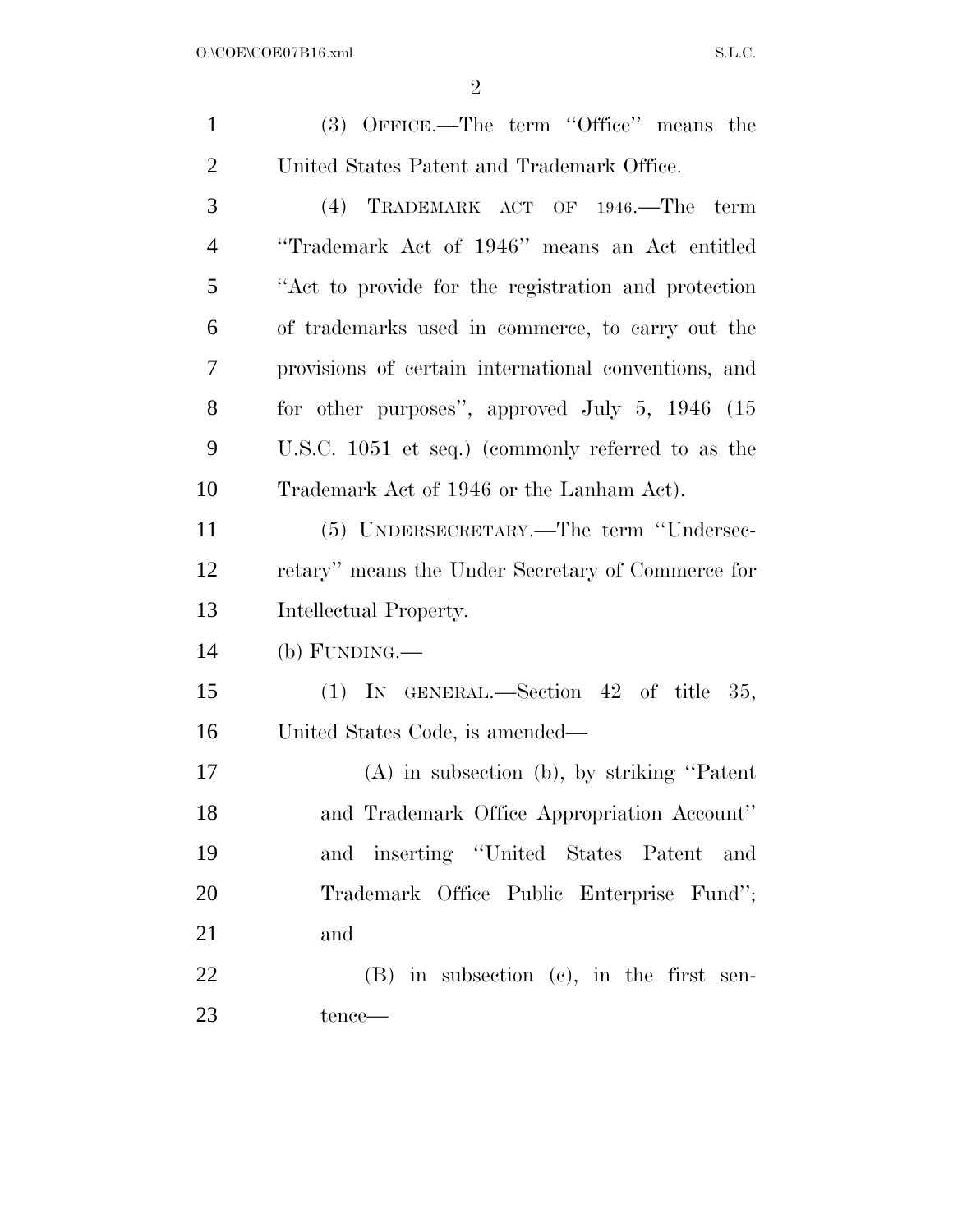| $\mathbf{1}$   | (i) by striking "To the extent" and all            |
|----------------|----------------------------------------------------|
| $\overline{2}$ | that follows through "fees" and inserting          |
| 3              | "Fees"; and                                        |
| $\overline{4}$ | (ii) by striking "shall be collected by            |
| 5              | and shall be available to the Director" and        |
| 6              | inserting "shall be collected by the Direc-        |
| $\tau$         | tor and shall be available until expended".        |
| 8              | $(2)$ EFFECTIVE DATE.—                             |
| 9              | (A) IN GENERAL.—The amendments made                |
| 10             | by paragraph (1) shall take effect on October 1,   |
| 11             | 2008.                                              |
| 12             | (B) TERMINATION OF APPROPRIATION.-                 |
| 13             | The provisions of any prior appropriation Act      |
| 14             | that makes amounts available pursuant to sec-      |
| 15             | tion $42(c)$ of title 35, United States Code, and  |
| 16             | are in effect on the effective date set forth in   |
| 17             | subparagraph $(A)$ shall cease to be effective on  |
| 18             | that effective date, and any unexpended            |
| 19             | amounts made available pursuant to such sec-       |
| 20             | tion shall be transferred in accordance with       |
| 21             | subsection $(c)(5)$ .                              |
| 22             | (c) USPTO REVOLVING FUND.—                         |
| 23             | (1) ESTABLISHMENT.—There is established in         |
| 24             | the Treasury of the United States a revolving fund |
| 25             | to be known as the "United States Patent and       |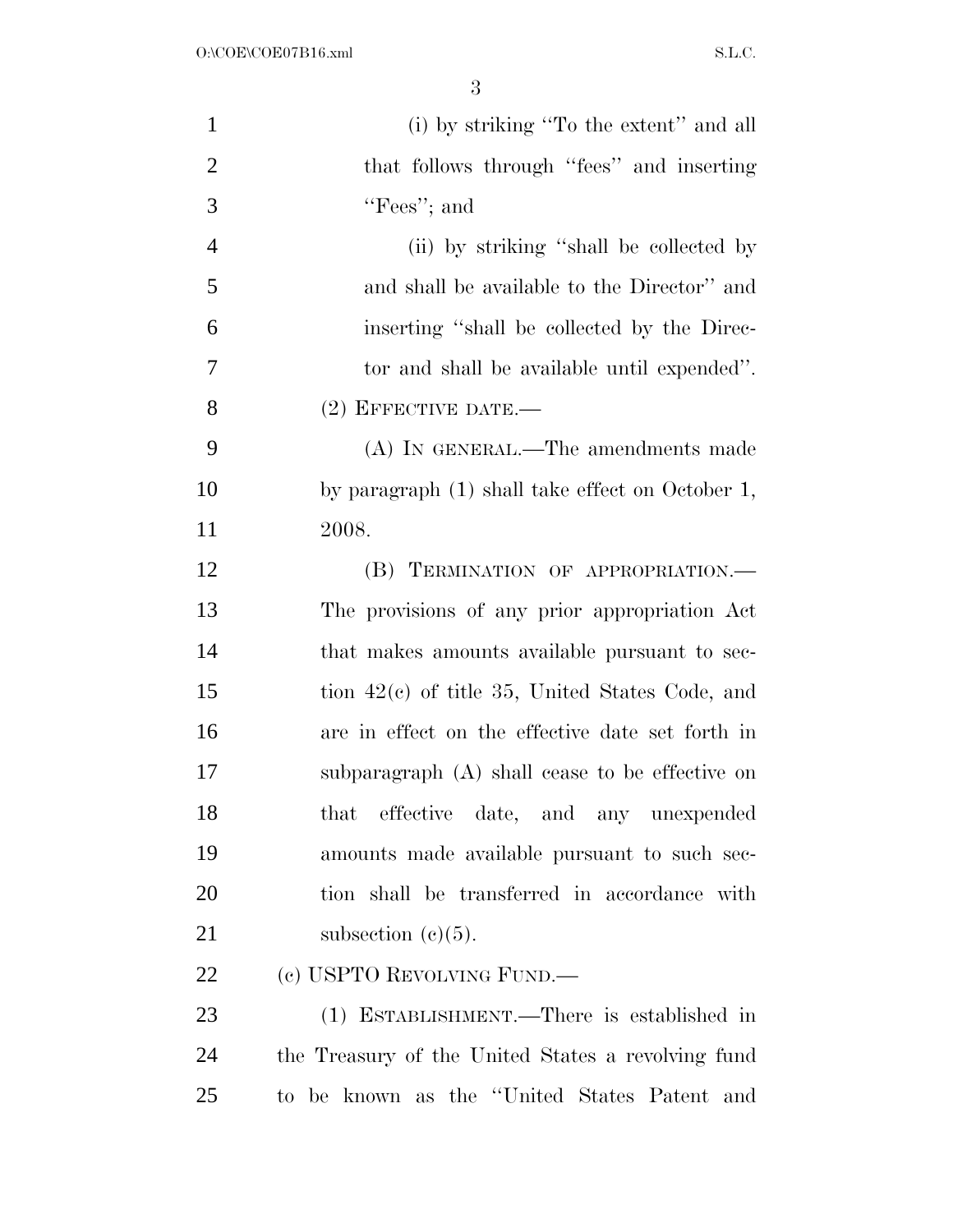| $\mathbf{1}$   | Trademark Office Public Enterprise Fund". Any       |
|----------------|-----------------------------------------------------|
| $\overline{2}$ | amounts in the Fund shall be available for use by   |
| 3              | the Director without fiscal year limitation.        |
| $\overline{4}$ | (2) DERIVATION OF RESOURCES.-There shall            |
| 5              | be deposited into the Fund—                         |
| 6              | $(A)$ any fees collected under sections 41,         |
| 7              | 42, and 376 of title 35, United States Code,        |
| 8              | provided that notwithstanding any other provi-      |
| 9              | sion of law, if such fees are collected by, and     |
| 10             | payable to, the Director, the Director shall        |
| 11             | transfer such amounts to the Fund; and              |
| 12             | (B) any fees collected under section 31 of          |
| 13             | the Trademark Act of $1946$ (15 U.S.C. 1113).       |
| 14             | EXPENSES.—Amounts deposited into the<br>(3)         |
| 15             | Fund under paragraph (2) shall be available, with-  |
| 16             | out fiscal year limitation, to cover—               |
| 17             | $(A)$ all expenses to the extent consistent         |
| 18             | with the limitation on the use of fees set forth    |
| 19             | in section $42(c)$ of title 35, United States Code, |
| 20             | including all administrative and operating ex-      |
| 21             | penses, determined in the discretion of the         |
| 22             | Under Secretary to be ordinary and reasonable,      |
| 23             | incurred by the Under Secretary and the Direc-      |
| 24             | tor for the continued operation of all services,    |
| 25             | programs, activities, and duties of the Office, as  |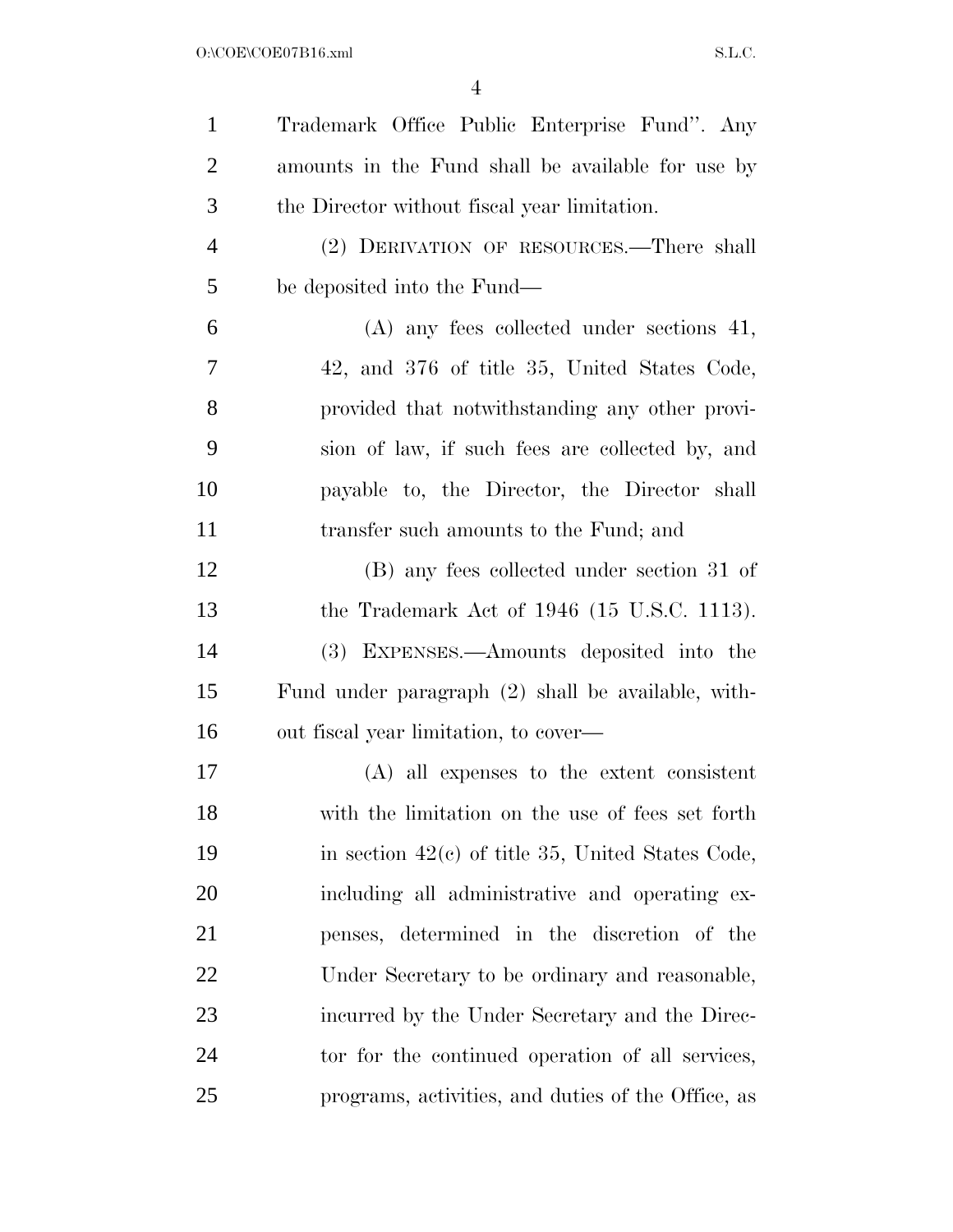| $\mathbf{1}$   | such services, programs, activities, and duties      |
|----------------|------------------------------------------------------|
| $\overline{2}$ | are described under—                                 |
| 3              | (i) title 35, United States Code; and                |
| $\overline{4}$ | (ii) the Trademark Act of 1946; and                  |
| 5              | (B) all expenses incurred pursuant to any            |
| 6              | obligation, representation, or other commitment      |
| $\overline{7}$ | of the Office.                                       |
| 8              | (4) CUSTODIANS OF MONEY.—Notwithstanding             |
| 9              | section 3302 of title 31, United States Code, any    |
| 10             | funds received by the Director and transferred to    |
| 11             | Fund, or any amounts directly deposited into the     |
| 12             | Fund, may be used—                                   |
| 13             | (A) to cover the expenses described in               |
| 14             | paragraph $(3)$ ; and                                |
| 15             | (B) to purchase obligations of the United            |
| 16             | States, or any obligations guaranteed by the         |
| 17             | United States.                                       |
| 18             | (5)<br>UNEXPENDED BALANCES.- Any unex-               |
| 19             | pended balances in any accounts held on behalf of    |
| <b>20</b>      | the Director, or the Office, including in the Patent |
| 21             | and Trademark Office Appropriation Account in the    |
| 22             | Treasury of the United States, shall be transferred  |
| 23             | to the Fund and shall remain available until ex-     |
| 24             | pended.                                              |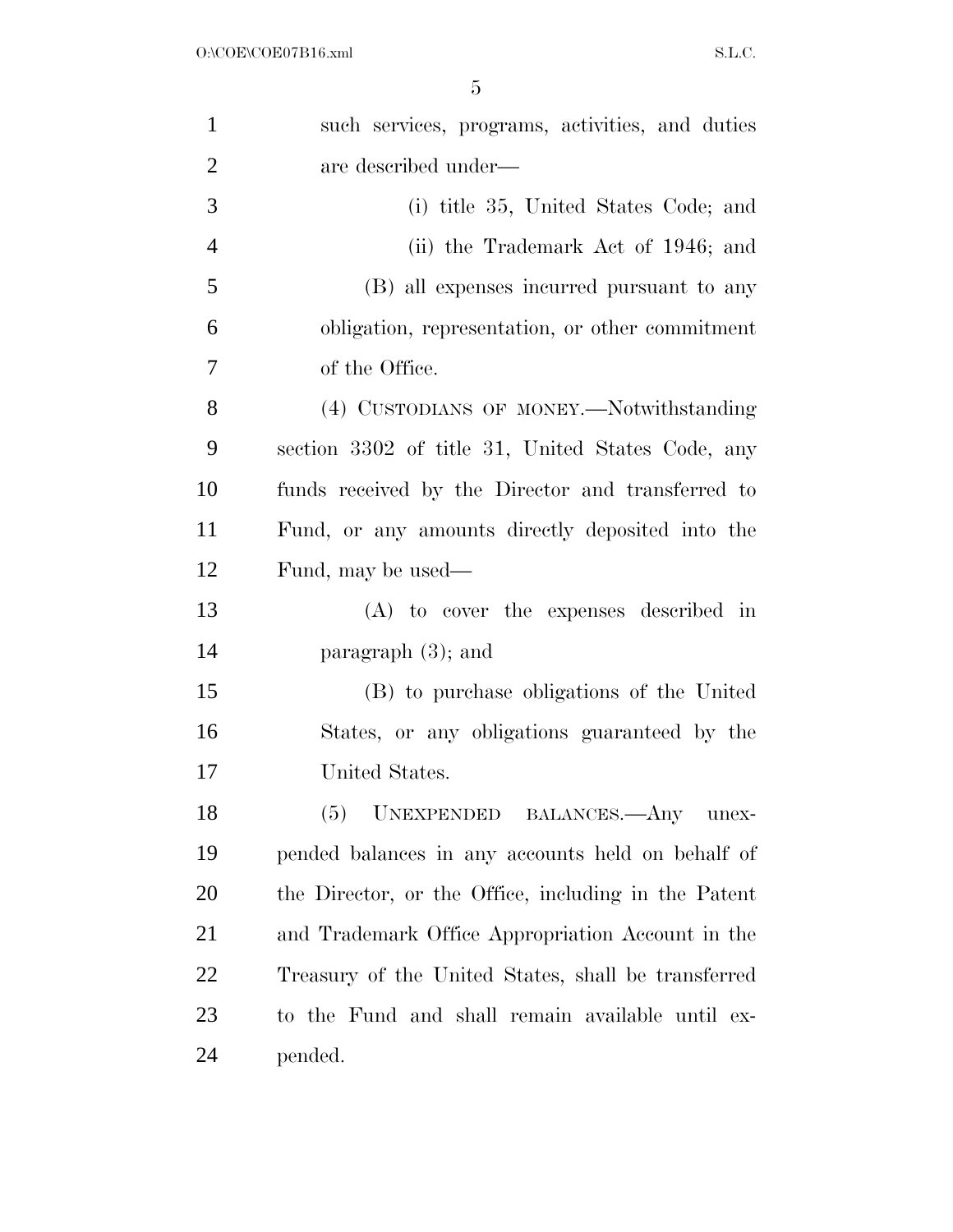| $\mathbf{1}$   | (d) ANNUAL REPORT.—Not later than 60 days after          |
|----------------|----------------------------------------------------------|
| $\overline{2}$ | the end of each fiscal year, the Under Secretary and the |
| 3              | Director shall submit a report to Congress which shall—  |
| $\overline{4}$ | (1) summarize the operations of the Office for           |
| 5              | the preceding fiscal year, including financial details   |
| 6              | and staff levels broken down by each major activity      |
| 7              | of the Office;                                           |
| 8              | $(2)$ detail the operating plan of the Office, in-       |
| 9              | cluding specific expense and staff needs for the up-     |
| 10             | coming fiscal year;                                      |
| 11             | (3) describe the long term modernization plans           |
| 12             | of the Office;                                           |
| 13             | (4) set forth details of any progress towards            |
| 14             | such modernization plans made in the previous fiscal     |
| 15             | year; and                                                |
| 16             | (5) include the results of the most recent audit         |
| 17             | carried out under subsection (e).                        |
| 18             | (e) ANNUAL SPENDING PLAN.                                |
| 19             | $(1)$ In GENERAL.—Not later than 30 days after           |
| 20             | the beginning of each fiscal year, the Director shall    |
| 21             | notify the Committees on Appropriations of both          |
| 22             | Houses of Congress of the plan for the obligation        |
| 23             | and expenditure of the total amount of the funds for     |
| 24             | that fiscal year in accordance with section 605 of the   |
| 25             | Science, State, Justice, Commerce, and Related           |